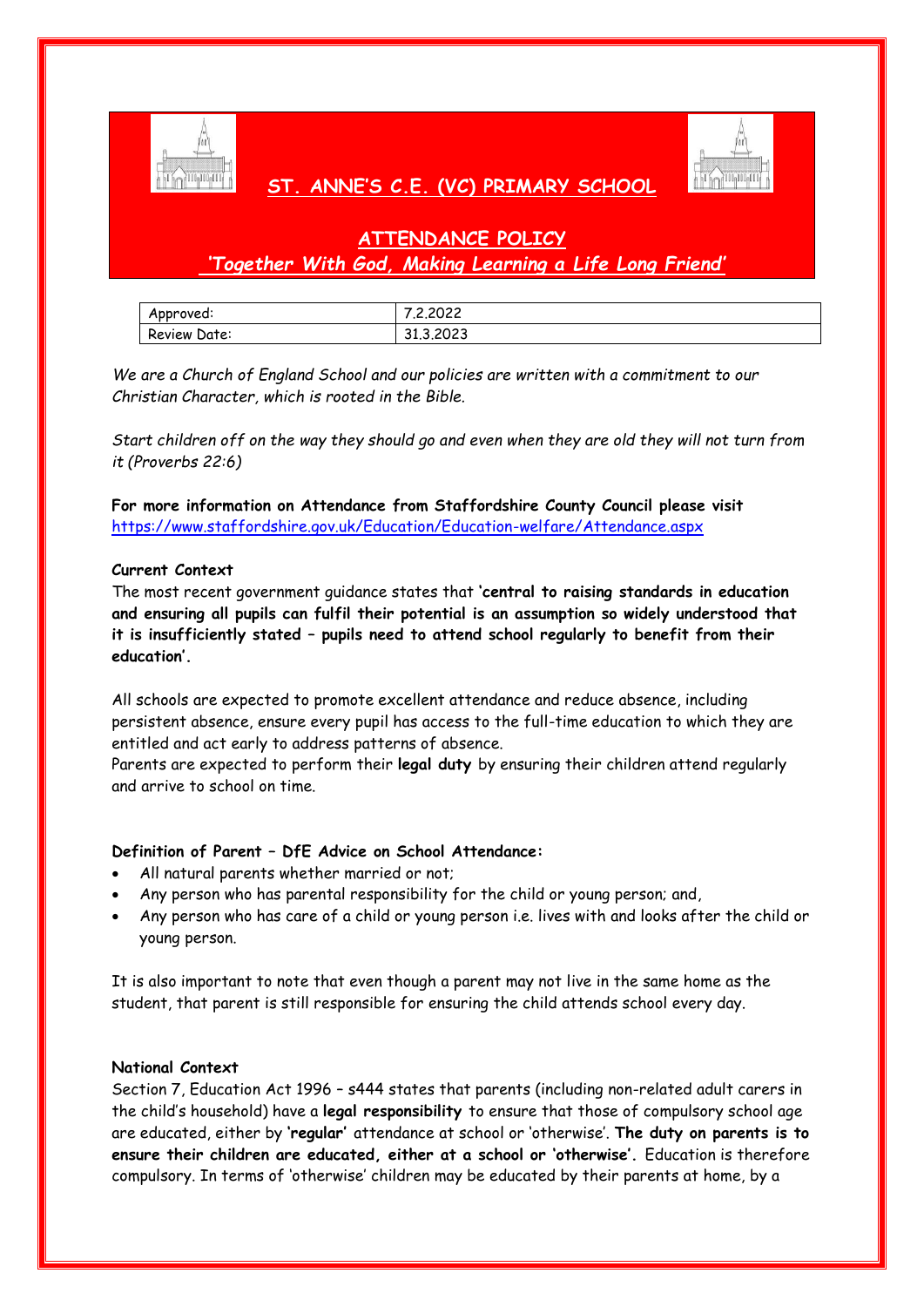private tutor or in establishments other than schools, i.e. – special units, hospitals or in alternative educational programmes or work experience. The law allows parents to choose the alternative options, provided they can demonstrate to the Local Authority that the education is full-time and 'suitable' to the child's education needs, up until the relevant leaving-date for all young people.

#### **Core Principles**

All schools and parents have statutory duties with respect to attendance. A targeted approach needs to be balanced with ensuring that these duties are carried out effectively with respect to all pupils of compulsory school age. St Anne's CE Primary, Brown Edge strives to maintain effective systems of attendance management by working in partnership with parents to maintain good overall attendance and reduce persistent absence. Promoting positive behaviour and excellent attendance is the responsibility of the whole school community.

We promote positive behaviour and good attendance through our Teaching + Learning Policy, Inclusion and Intervention Policy and Behaviour Policy. Good attendance and behaviour by pupils are recognised weekly in worship with a class award for high attendance. Pupils are also rewarded for 100% attendance for the year with a breakfast with members of the Senior Leadership Team. All pupils should be on time, every day the school is open, unless the reason for the lateness is unavoidable.

Any problems that arise with attendance are best resolved between the school, parents/carers and the pupil. Where a pupil is reluctant to attend, it is not a solution either to support absences or to give in to pressure to excuse them from attending. This gives the impression that attendance does not matter and may make things worse. Permitting absence from school without a good reason is an offence by the parent/carer. Where necessary schools have access to Education Welfare Officers and Education Core Offer Index and our school has a duty in law to refer any absence of 10 sessions or more, where there are concerns about the absence, to the Local Support Team. This could result in a penalty notice.

All schools are required to take an attendance register twice a day and this shows whether the pupil is present, engaged in an approved educational activity off-site or absent. If a pupil of compulsory school age is absent; every half-day absence from school has to be classified by the school as either authorised or unauthorised. Only the school can authorise absences, not parents/carers. Authorised absences are mornings or afternoons away from the school for a good reason such as illness or other unavoidable causes. Unauthorised absences are those which the school does not consider reasonable and for which no "leave" has been given, this is why information about the cause of each absence is always required, preferably in writing. This includes:

- parents/carers keeping children away from school unnecessarily
- truancy before or during the school day
- absences which have never been properly explained
- pupils who arrive at school too late to get a mark
- holidays taken within term time

The Headteacher will apply common sense principles to the decision making process but, exceptional circumstances are at the discretion of the Headteacher.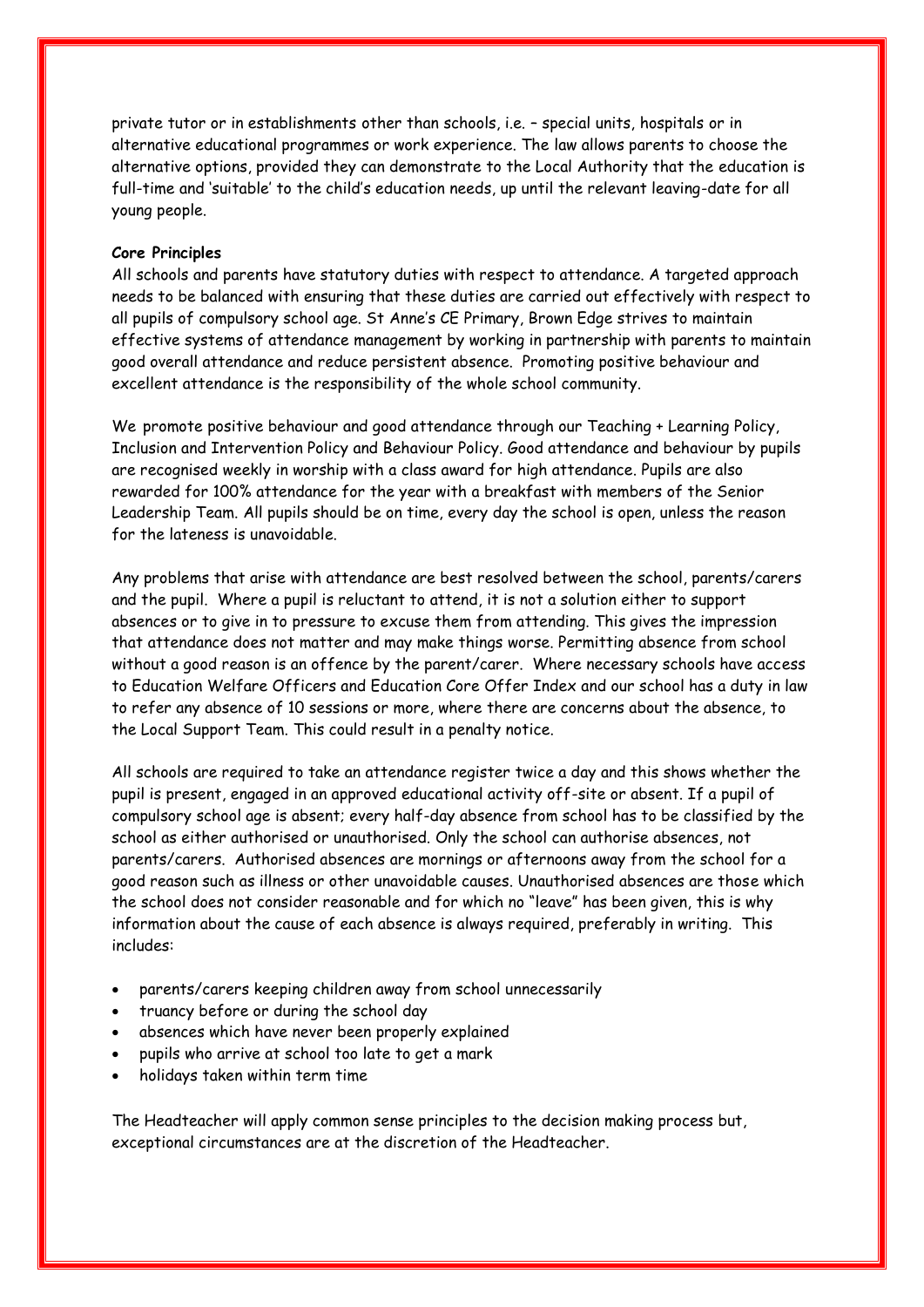The Headteacher is responsible for the operational management of the policy and can delegate the leadership to a named member of staff. Designated staff should follow up individual pupils and analyse attendance data to identify trends for individual pupils, classes and year groups enabling the school to target efforts. Wherever possible, action will be taken by the school to improve a pupil's attendance and investigate and address any underlying cause of problems before considering whether to make a referral to the appropriate team in the Local Authority.

At St Anne's we aim to work in partnership with parents. Therefore there is an expectation that

## PARENTS WILL:

1. Telephone the absence line for your child's year group, on EACH day of absence. Leave a message with: child's name, reason for absence, your name and telephone number.

2. Inform your child's school of any **planned** medical absences in advance.

3. Try to make all medical appointments (doctors, dentist and hospital) out of school time.

Obviously, this may not always be possible so, in such cases, try to secure an appointment around the legal registration periods, as defined by school.

4. Put all requests for leave in writing and submit this to the school office in advance.

5. Encourage your child to take responsibility for being on time for school.

#### SCHOOL WILL:

1. Mark the registers in accordance with the law.

2. Telephone parents who have not contacted the school in relation to the absence of their child on a particular day by 10:00am. If we cannot get in touch with parents we send a text. If we have still not had communication, we will contact emergency contacts by 11:30am.

3. Maintain records and monitor attendance of pupils on a regular basis.

4. Authorise absences in accordance with the government guidelines.

5. Contact parents / carers when the attendance falls below acceptable levels and / or when particular patterns of absence are causing concerns.

6. Provide access to staff with whom attendance related issues can be discussed.

7. Work with external agencies to maintain good attendance and to support the pupil / family with any issues that may affect attendance and punctuality to school.

8. Work with relevant external agencies if a pupil's attendance becomes a concern.

#### **Recording**

Pupils should arrive at St Anne's CE Primary, Brown Edge, after 8:50am, but before the official start of the school day which is 9:00am. The pupils should make their way to their classroom where the responsible adult will take a register recording who is present and absent from school. **Any late pupils should enter the school through the main entrance.** If any pupil arrives late they should report to the office where staff will ask the pupil for a reason explaining their lateness. All staff need to be aware that any pupil arriving late **MUST** register at the office for the purposes of fire regulations. The register must be taken by 9:05am. Persistent lateness will be challenged. It is worth noting that if a pupil is 15 minutes late everyday this is equivalent to missing 10 days of school over the year.

The registers **officially** close at 9:15am and any pupil arriving after this time (up until 10:30am) will be marked absent for the session. A reason for the lateness will need to be provided. The 'U' code will be used and parents should be aware that if a pupil reaches 10 'U' absences, there is the risk of a Penalty Notice being issued against them for poor attendance, just the same as if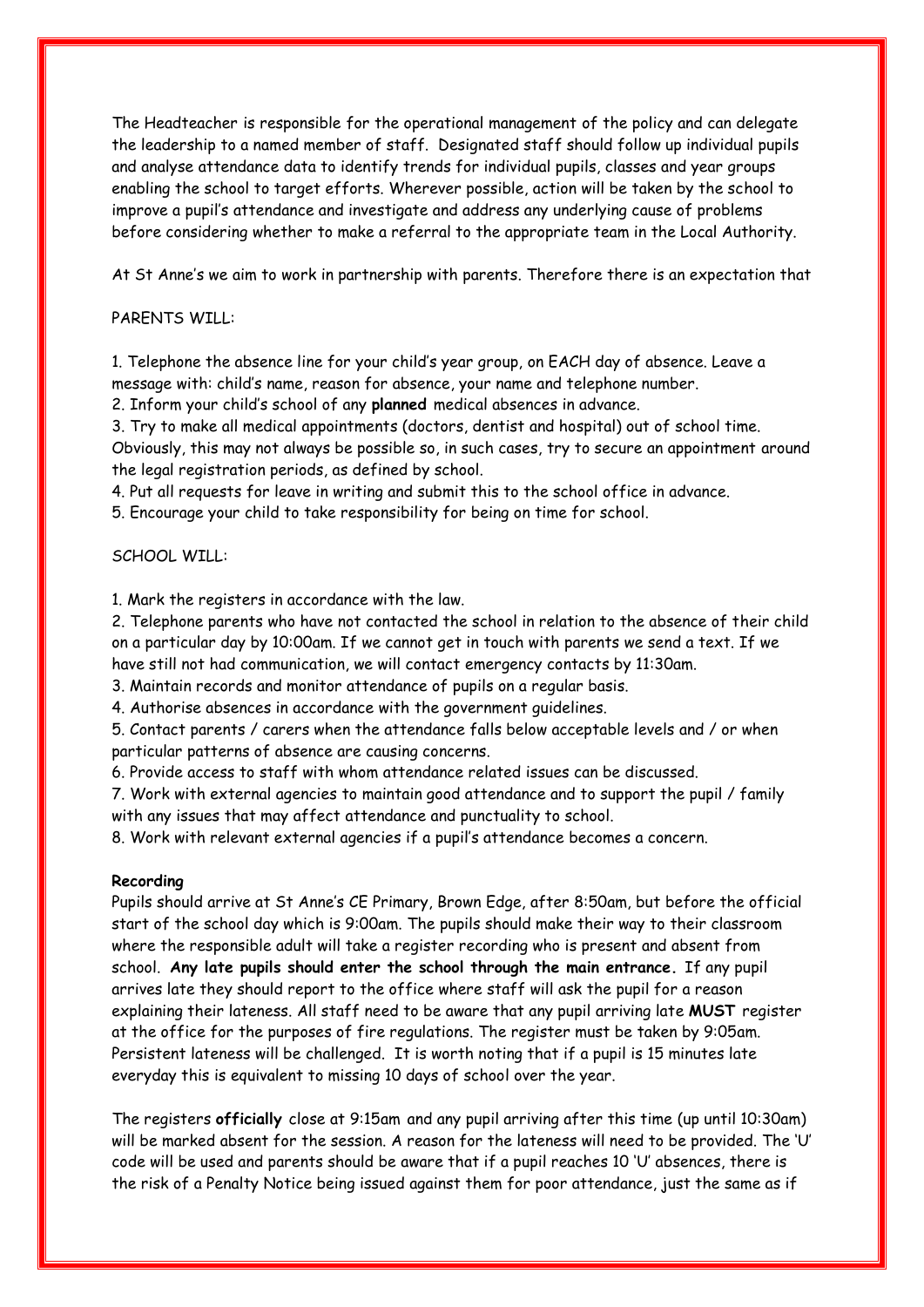the pupil were absent. Any pupil not in registration at the start of school will be marked as absent with the appropriate code if this is known in advance or 'N', where no reason is known. Regular late checks are completed by the school, and pupils arriving after 9:15 am will be marked as a U code which decreases pupils' overall school attendance. If pupils arrive at school after 9:00am but before 9:15am, parents must still sign in at office and an 'L' code will be entered.

When a child arrives at school after 10.30am with no reason for the lateness, an 'O' code is issued.

St Anne's operates a first day contact policy whereby if the school has not been notified of an absence, parents/carers will be contacted to obtain an explanation. High concern children are monitored and are contacted immediately if they are absent, these include child protection and on-going concern children identified by the Safeguarding Officer.

Parents whose children are experiencing difficulties should contact the school at an early stage and work together with staff in resolving any problems. Letters are sent out to parents, to address low school attendance and punctuality, meetings can be arranged, and action plans are completed to address any attendance concerns. This process is nearly always successful. If difficulties cannot be sorted out in this way, the school or the parent/carer may refer the child to the Education Welfare Officer (EWO) from the Local Support Team. He/she will also try to resolve the situation with voluntary support (if other ways of trying to improve the pupil's attendance have failed.

Parents or children may also wish to contact the Local Support Team directly to ask for help or information. They are independent of the school and will give impartial advice. Their telephone number is available from the school office or by contacting the Local Authority.

#### **Procedures**

St Anne's applies the following procedures in deciding how to deal with individual absences:

- Parents/carers are advised that pupils are expected to be in school every day. The importance of good attendance is stressed through written and oral communications with pupils and parents.
- Parents/carers are discouraged from making non urgent medical and dental appointments during the school day, but must inform the school if there is no alternative providing an appointment card.
- Pupils who need to leave the school during the day must have evidence explaining the reasons for this.
- All requests for known absences from the school must be made in writing.
- Holidays during term time will be unauthorised. **If holidays are taken after 10 absent sessions, (5 days) when the child's attendance is already below 95% (if not caused by serious/prolonged ill health) over the previous twelve months and/or if holiday has already been taken during this period, a fixed penalty notice will be issued.**
- All absences through illness must be backed up by written evidence explaining the nature of the illness or a telephone call to school.
- Attendance is regularly monitored and reported to the senior leadership team

**Point to be considered**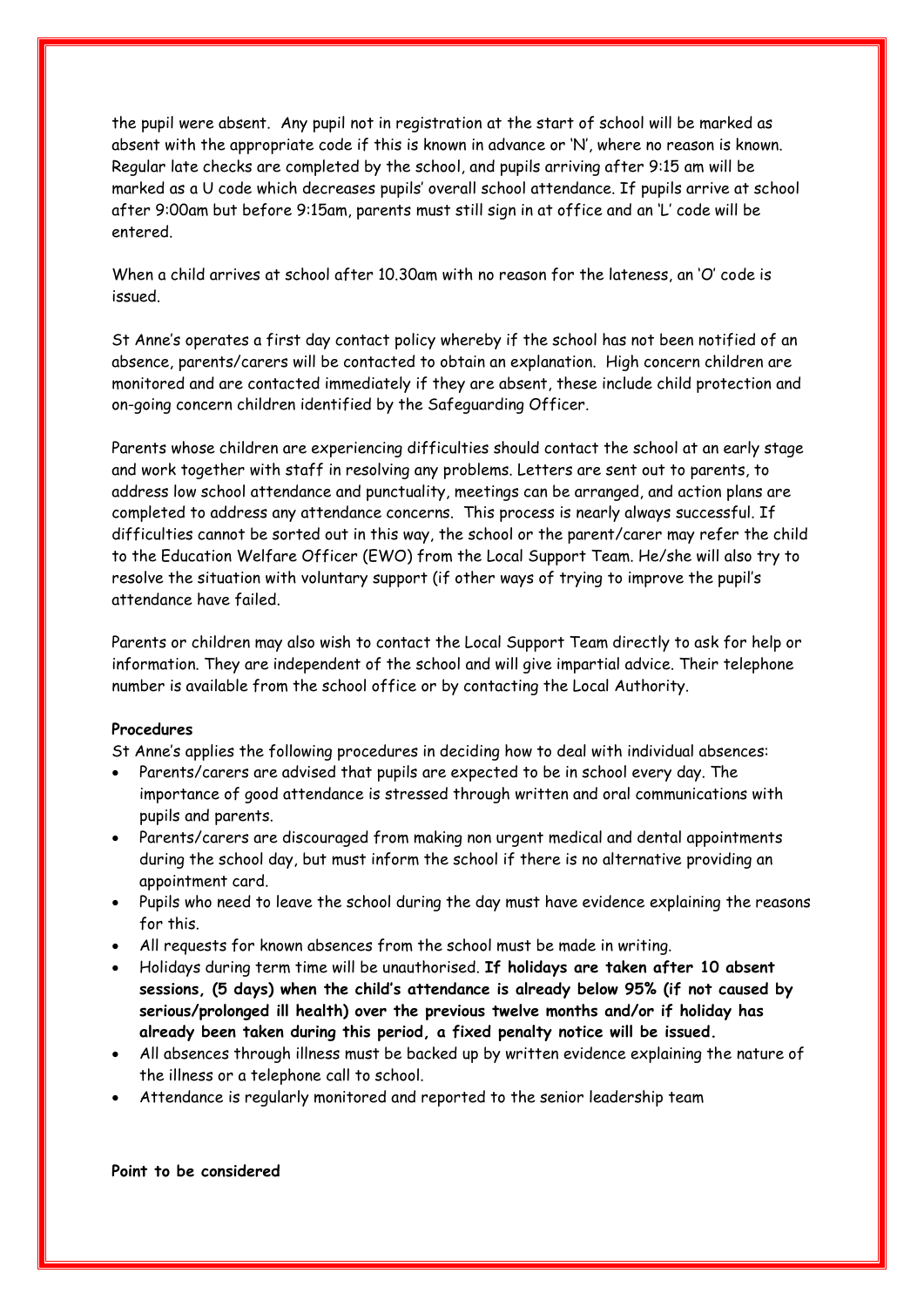Schools have the responsibility to decide whether an absence can be authorised on medical grounds. Parents will be asked to provide evidence, where pupil attendance falls below 90%, that their child is too unwell to attend school by providing written evidence from a medical professional, (e.g.: appointment cards, copies of prescriptions) There is no need to request a GP doctors note, as this can cause confusion and could have a financial implication.

#### **Attendance Codes**

A set of standard codes are used consistently within the register. These codes are input in the electronic register as required and are used to give depth of meaning to the register and provide statistical meaning to the absences. Under Section 7 of the Education Act 1996 the following are the codes used by the DfE.

The national codes enable schools to record and monitor attendance and absence in a consistent way which complies with the regulations. They are also used for collecting statistics through the School Census System. The data helps schools, local authorities and the Government to gain a greater understanding of the level of, and the reasons for, absence.

The codes are:

## **Present at School**

Pupils must not be marked present if they were not in school during registration. If a pupil were to leave the school premises after registration they would still be counted as present for statistical purposes.

#### **Registration Code / \: Present in school / = am \ = pm**

Present in school during registration.

## **Code L: Late arrival before the register has closed**

The L code will only be applied between 9.00am and 9.10am when the registers will close. A pupil arriving after the register has closed will be marked absent with code U, or with another absence code if that is more appropriate.

#### **Present at an Approved Off-Site Educational Activity**

An approved educational activity is where a pupil is taking part in supervised educational activity such as field trips, educational visits, work experience or alternative provision. Pupils can only be recorded as receiving off-site educational activity if the activity meets the requirements prescribed in regulation 6(4) of the Education (Pupil Registration) (England) Regulations 2006. The activity must be of an educational nature approved by the school and supervised by someone authorised by the school. The activity must take place during the session for which the mark is recorded.

## **Attendance codes for when pupils are present at approved off-site educational activity are as follows:**

#### **Code B: Off-site educational activity**

This code should be used when pupils are present at an off-site educational activity that has been approved by the school. Ultimately schools are responsible for the safeguarding and welfare of pupils educated off-site. Therefore by using code B, schools are certifying that the education is supervised and measures have been taken to safeguard pupils. This code should not be used for any unsupervised educational activity or where a pupil is at home doing school work.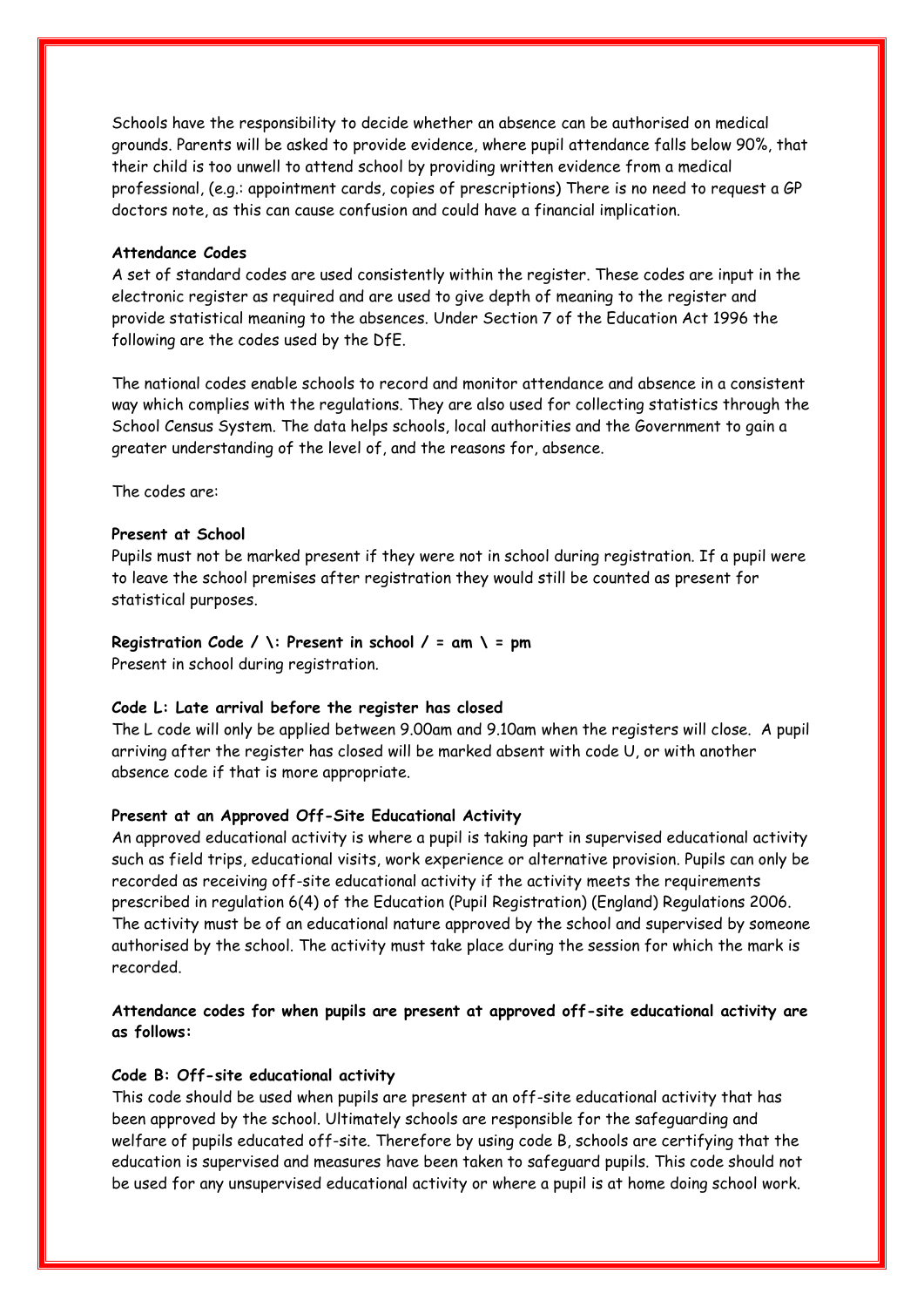Schools should ensure that they have in place arrangements whereby the provider of the alternative activity notifies the school of any absences by individual pupils. The school should record the pupil's absence using the relevant absence code.

#### **Code D: Dual Registered - at another educational establishment**

This code is not counted as a possible attendance in the School Census. The law allows for dual registration of pupils at more than one school. This code is used to indicate that the pupil was not expected to attend the session in question because they were scheduled to attend the other school at which they are registered.

The main examples of dual registration are pupils who are attending a pupil referral unit, a hospital school or a special school on a temporary basis. It can also be used when the pupil is known to be registered at another school during the session in question.

Each school should only record the pupil's attendance and absence for those sessions that the pupil is scheduled to attend their school. Schools should ensure that they have in place arrangements whereby all unexplained and unexpected absence is followed up in a timely manner.

**Code J: At an interview with prospective employers, or another educational establishment**  This code should be used to record time spent in interviews with prospective employers or another educational establishment. Schools should be satisfied that the interview is linked to employment prospects, further education or transfer to another educational establishment.

#### **Code P: Participating in a supervised sporting activity**

This code should be used to record the sessions when a pupil is taking part in a sporting activity that has been approved by the school and supervised by someone authorised by the school.

#### **Code V: Educational visit or trip**

This code should be used for attendance at an organised trip or visit, including residential trips organised by the school, or attendance at a supervised trip of a strictly educational nature arranged by an organisation approved by the school.

#### **Code W: Work experience**

Work experience is for pupils in the final two years of compulsory education. Schools should ensure that they have in place arrangements whereby the work experience placement provider notifies the school of any absences by individual pupils. Any absence should be recorded using the relevant code.

#### **Authorised Absence from School**

Authorised absence' means that the school has either given approval in advance for a pupil of compulsory school age to be away, or has accepted an explanation offered afterwards as justification for absence.

#### A**bsence codes when pupils are not present in school are as follows:**

**Code C: Leave of absence authorised by the school**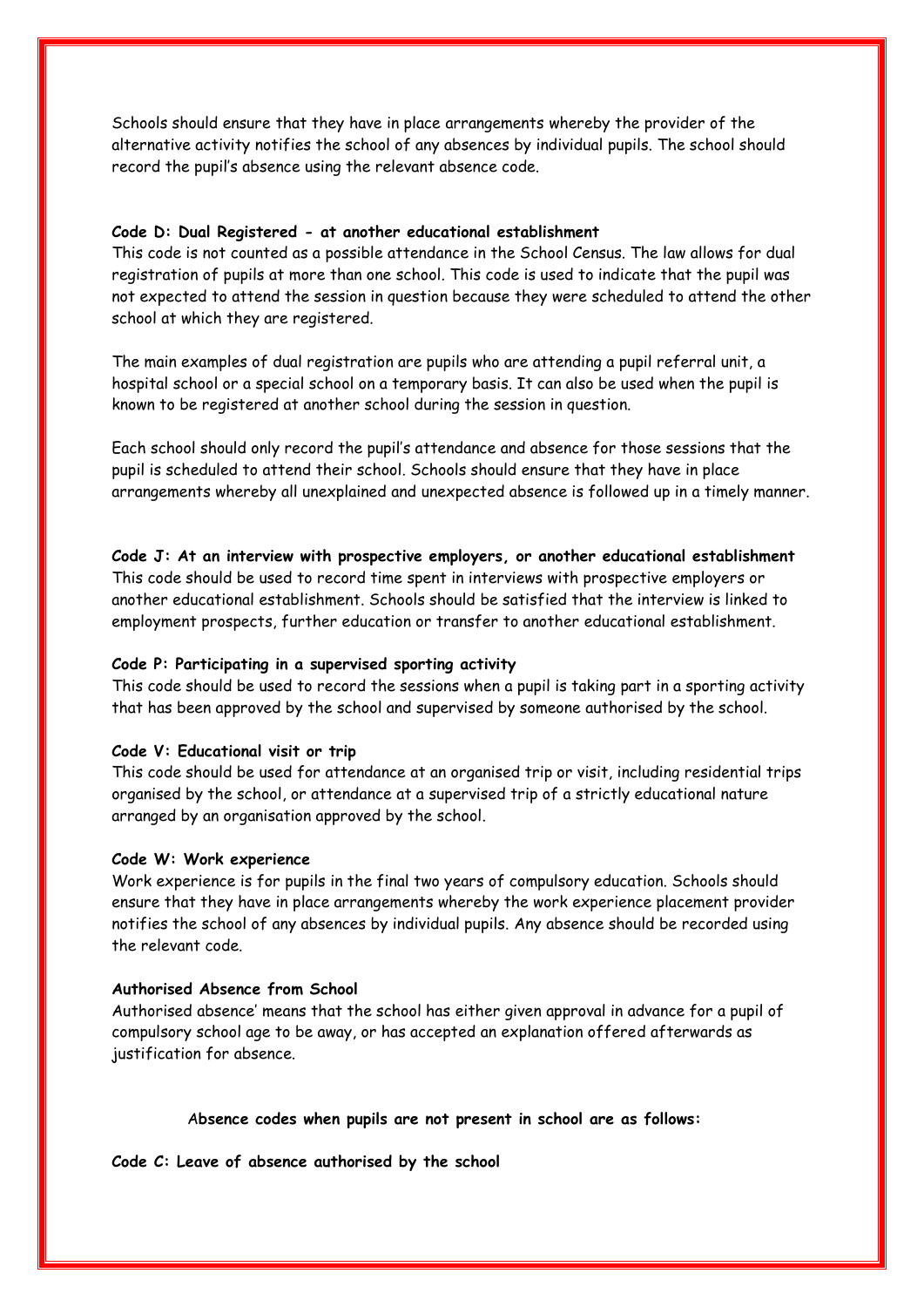Only exceptional circumstances warrant an authorised leave of absence. Schools should consider each application individually taking into account the specific facts and circumstances and relevant background context behind the request.

#### **Code E: Excluded but no alternative provision made**

If no alternative provision is made for a pupil to continue their education whilst they are excluded but still on the admission register, they should be marked absent in the attendance register using Code E. Alternative provision must be arranged for each excluded pupil from the sixth consecutive day of any fixed period or permanent exclusion. Where alternative provision is made they should be marked using the appropriate attendance code.

#### **Code H: Holiday authorised by the school**

Headteachers should not grant leave of absence unless there are exceptional circumstances. The application must be made in advance and the Headteacher must be satisfied that there are exceptional circumstances based on the individual facts and circumstances of the case which warrant the leave. Where a leave of absence is granted, the Headteacher will determine the number of days a pupil can be away from school. A leave of absence is granted entirely at the Headteacher's discretion.

#### **Code I: Illness (not medical or dental appointments)**

Schools should advise parents to notify them on the first day the child is unable to attend due to illness. Schools should authorise absences due to illness unless they have genuine cause for concern about the veracity of an illness. If the authenticity of illness is in doubt, schools can request parents to provide medical evidence to support illness. Schools can record the absence as unauthorised if not satisfied of the authenticity of the illness but should advise parents of their intention. Schools are advised not to request medical evidence unnecessarily. Medical evidence can take the form of prescriptions, appointment cards, etc. rather than doctors' notes.

#### **Code M: Medical or dental appointments**

Missing registration for a medical or dental appointment is counted as an authorised absence. Schools should, however, encourage parents to make appointments out of school hours. Where this is not possible, the pupil should only be out of school for the minimum amount of time necessary for the appointment.

#### **Code R: Religious observance**

Schools must treat absence as authorised when it is due to religious observance. The day must be exclusively set apart for religious observance by the religious body to which the parents belong. Where necessary, schools should seek advice from the parents' religious body about whether it has set the day apart for religious observance.

#### **Code T: Gypsy, Roma and Traveller absence**

A number of different groups are covered by the generic term Traveller – Roma, English and Welsh Gypsies, Irish and Scottish Travellers, Showmen (fairground people) and Circus people, Bargees (occupational boat dwellers) and New Travellers.

This code should be used when Traveller families are known to be travelling for occupational purposes and have agreed this with the school but it is not known whether the pupil is attending educational provision. It should not be used for any other types of absence by these groups.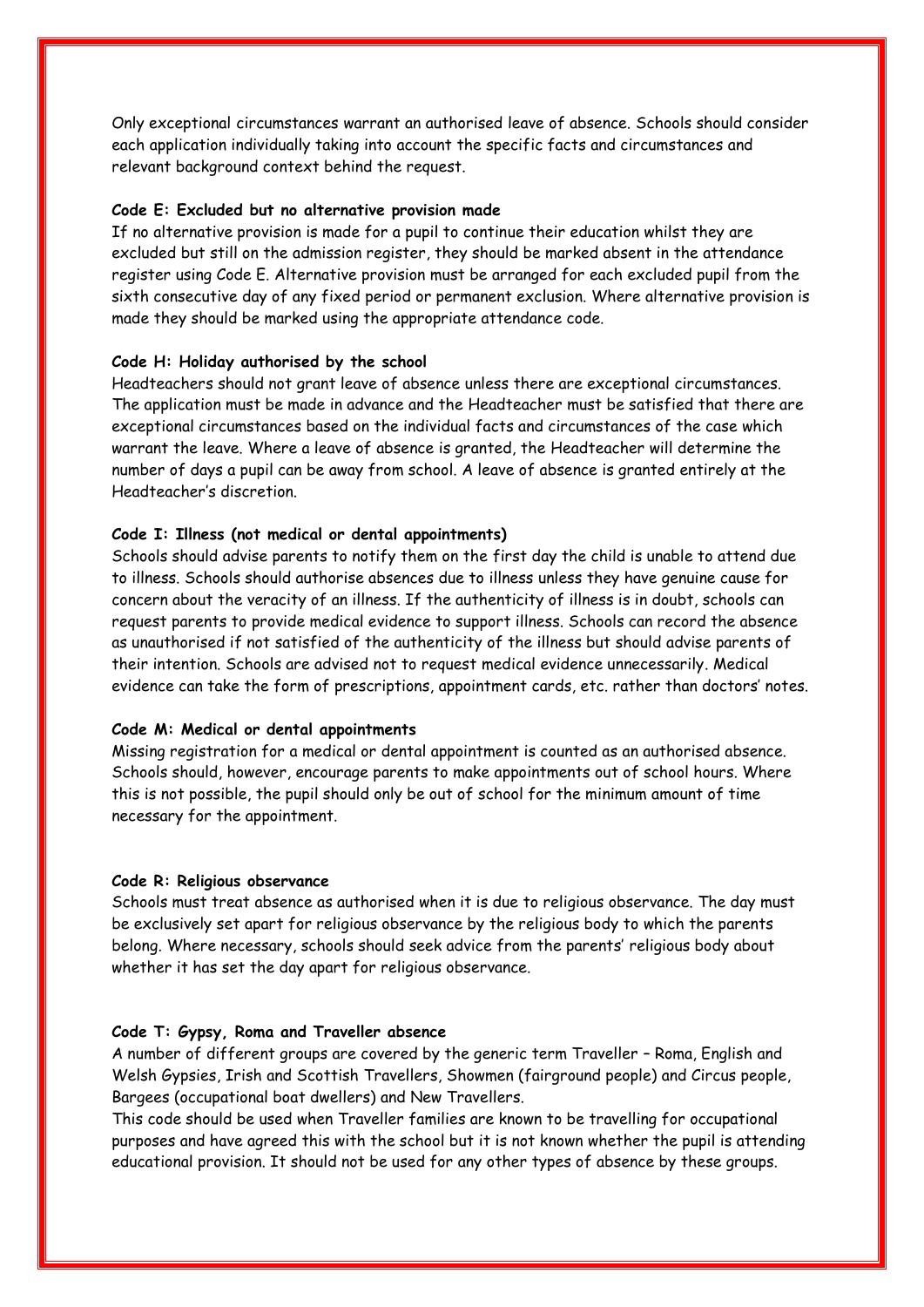To help ensure continuity of education for Traveller children it is expected that the child should attend school elsewhere when their family is travelling and be dual registered at that school and the main school. Children from these groups whose families do not travel are expected to register at a school and attend as normal. They are subject to the same rules as other children in terms of the requirement to attend school regularly once registered at a school.

#### **Unauthorised Absence from School**

Unauthorised absence is where a school is not satisfied with the reasons given for the absence. Absence codes are as follows:

## **Code G: Holiday not authorised by the school or in excess of the period determined by the Headteacher.**

If a school does not authorise a leave of absence for the purpose of a holiday but the parents still take the child out of school, or the child is kept away for longer than was agreed, the absence is unauthorised. The regulations do not allow schools to give retrospective approval. If the parents did not apply for leave of absence in advance, the absence must be recorded as unauthorised.

#### **Code N: Reason for absence not yet provided**

Schools should follow up all unexplained and unexpected absences in a timely manner. Every effort should be made to establish the reason for a pupil's absence. When the reason for the pupil's absence has been established the register should be amended. This code should not be left on a pupil's attendance record indefinitely, if absence is not provided after a reasonable amount of time it should be replaced with code O (absent from school without authorisation).

#### **Code O: Absent from school without authorisation**

If the school is not satisfied with the reason given for absence they should record it as unauthorised.

#### **Code U: Arrived in school after registration closed**

Schools should actively discourage late arrival, be alert to patterns of late arrival and seek an explanation from the parent.

#### **Administrative Codes**

The following codes are not counted as a possible attendance in the School Census:

#### **Code X: Not required to be in school**

This code is used to record sessions that non-compulsory school age children are not expected to attend.

#### **Code Y: Unable to attend due to exceptional circumstances**

This code can be used where a pupil is unable to attend because: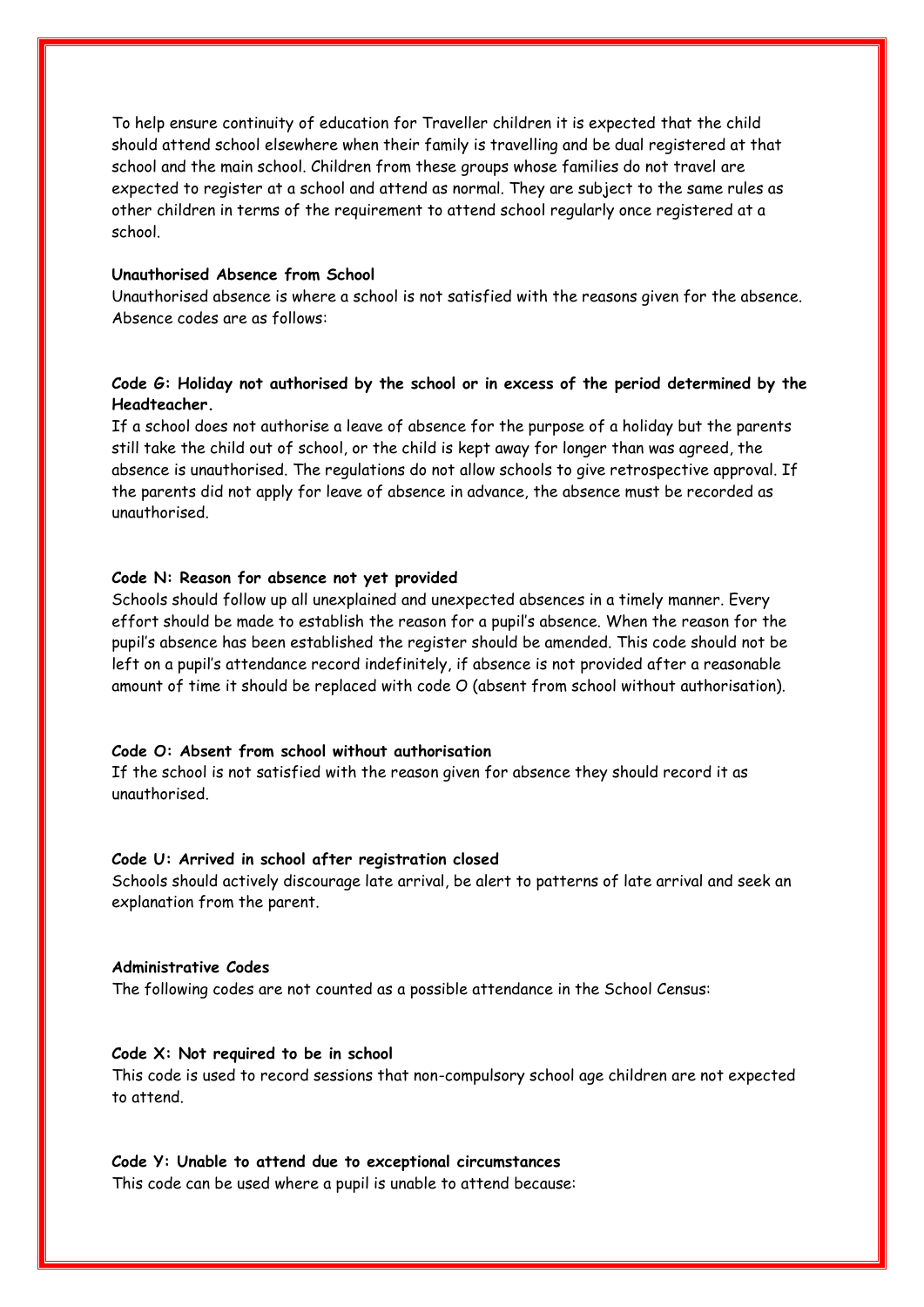- The school site, or part of it, is closed due to an unavoidable cause; or
- The transport provided by the school or a local authority is not available and where the pupil's home is not within walking distance; or
- A local or national emergency has resulted in widespread disruption to travel which has prevented the pupil from attending school.
- This code can also be used where a pupil is unable to attend because:
- The pupil is in custody; detained for a period of less than four months. If the school has evidence from the place of custody that the pupil is attending educational activities then they can record those sessions as code B (present at approved educational activity).

This code is collected in the School Census for statistical purposes.

## **Code Z: Pupil not on admission register**

This code is available to enable schools to set up registers in advance of pupils joining the school to ease administration burdens. Schools must put pupils on the admission register from the first day that the school has agreed, or been notified, that the pupil will attend the school*.* 

## **Code #: Planned whole or partial school closure**

This code should be used for whole or partial school closures that are known or planned in advance such as: between terms; half terms; occasional days (for example, bank holidays); weekends (where it is required by the management information system); up to five noneducational days to be used for curriculum planning/training; and use of schools as polling stations.

## **Practicalities of Managing Medical Absence**

- If concerns are highlighted regarding the level of medical absence that a pupil has incurred contact will be made with the parents/carers to discuss it further and look at ways to support a pupil with medical conditions in school through the use of an Individual Health Care Plan.
- If still concerned the school will suggest that the pupil visit their GP or other health professional, if this has not already been done.
- Pupils and Parents will be invited to Attendance Clinics with school staff once their attendance becomes a concern.
- Any pupil whose attendance, at the end of each half term is below 90% may be asked to attend an interview with relevant staff.
- If parents do not attend the Educational Welfare Worker, Attendance Agency or school staff may make a home visit to offer support
- If attendance does not improve the school may request parents seek a note of explanation from the relevant health professional or may involve the school nurse.
- If despite the request for the note of explanation, no note is forthcoming, the school may not be able to authorise absences unless satisfactory medical evidence is provided to support the pupil's inability to attend school.

When an individual pupil's attendance level falls below 90% in any term without good reason, a referral to the (Local Authority) Educational Welfare Worker may be made by the school.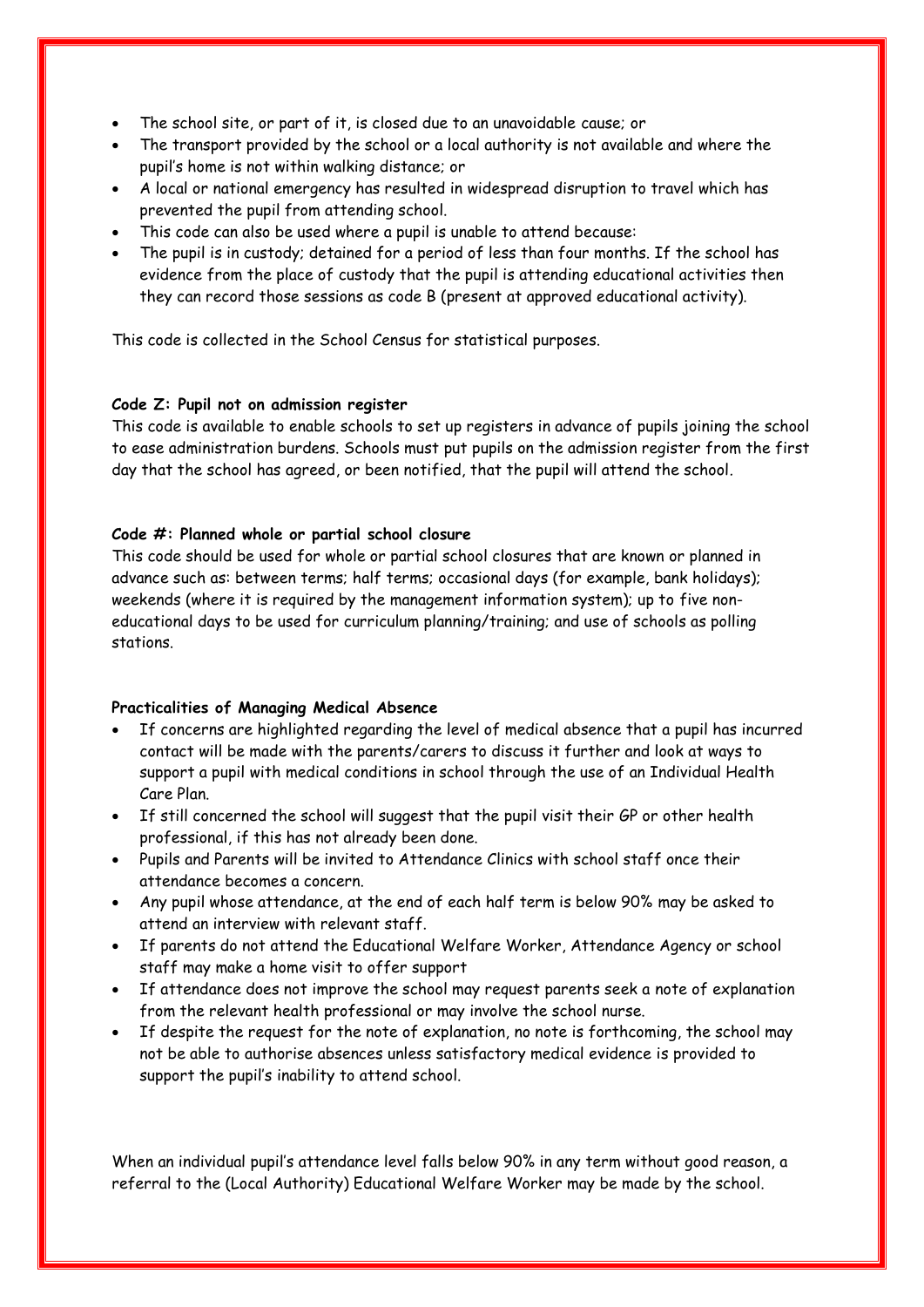Following investigation, any unresolved issues could result in the parent/carer receiving a Penalty Notice or ultimately a prosecution under the Education Act 1996 s444.

#### **Persistent Absence (PA)**

St Anne's is committed to reducing persistent absence (less than 90% attendance) and has specific procedures for dealing with this. There are strong and proven links between pupil attendance and educational achievement. Attendance of less than 95% (equivalent to 9.5 days or more absence in an academic year) has been shown to compromise pupil attainment. An attendance of 90% is equivalent to missing 19 days or nearly 4 weeks from school in a year.

A letter will be sent to the parents of any pupil identified as having attendance problems. The letter will inform the parents of the school's concerns and offer support to resolve any problems that may be impeding a pupil from attending. Pupils falling to below 95% attendance will be monitored as to whether their attendance improves or deteriorates and parents will receive a letter explaining this. The aim is to avoid a pupil falling into the Persistent Absence category (less than 90% attendance). One session's absence per week is an absence rate of half a day per week. The length of each half term varies per academic year but the table below gives an indication of the impact on a child's attendance of being absent from school for half a day per week in a typical school year.

| By the end of half-term 1 (Autumn Term) 7 | $7 +$ sessions (3.5 days)      |
|-------------------------------------------|--------------------------------|
| weeks                                     |                                |
| By the end of half-term 2 (Autumn Term) 7 | $7 +$ sessions (7 days)        |
| weeks                                     |                                |
| By the end of half-term 3 (Spring Term) 6 | $6 +$ sessions (10 days)       |
| weeks                                     |                                |
| By the end of half-term 4 (Spring Term) 6 | $6 +$ sessions (13 days)       |
| weeks                                     |                                |
| By the end of half-term 5 (Summer Term) 6 | $6 +$ sessions (16 days)       |
| weeks                                     |                                |
| By the end of half-term 6 (Summer Term) 7 | 7 + sessions (19.5 days or one |
| weeks                                     | month's absence in one school  |
|                                           | year)                          |

The Local Authority holds statutory powers under the Education Act 1996 to ensure children attend school. If they cannot successfully engage with the family to achieve this they may use the many statutory powers to enforce the parents/carers responsibility regarding their child's school attendance., The Education Welfare Worker (The Local Authority, not the individual worker) can issue Penalty Notices or use court proceedings to prosecute parents/carers or to seek an Education Supervision Order on the child.

The Anti-Social Behaviour Act 2003, amended Section 444 of the Education Act 1996, allows parents to be issued with a penalty where they fail to ensure their child of compulsory school age (5-16) attends school.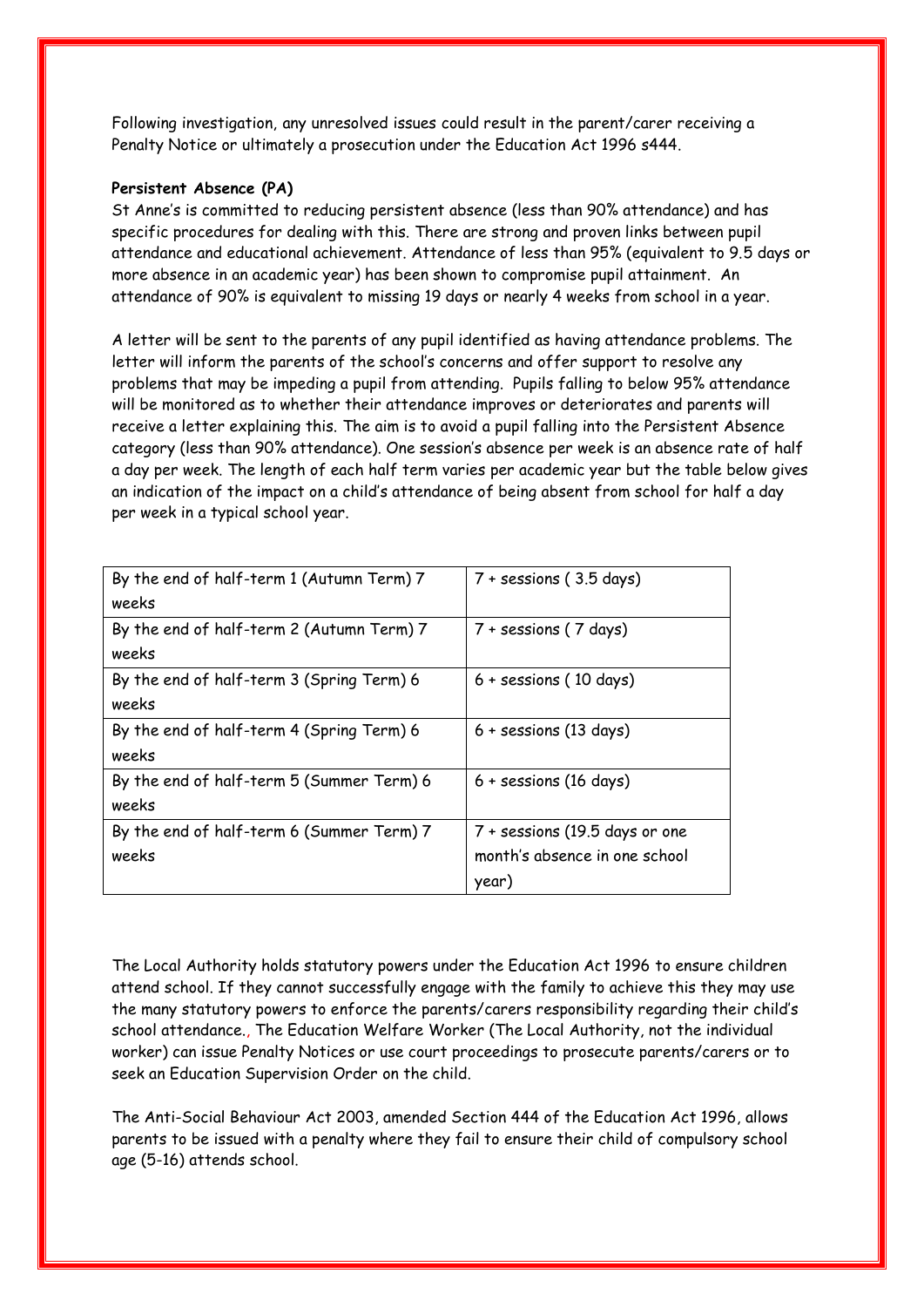A penalty notice is initially for £60 per parent. If this £60 is not paid within 21 days from the date of issue it rises to £120. If after 28 days of the date of issue the £120 is not paid the Local Authority will prosecute the parents under section 444(1) of the Education Act 1996. This will lead to a hearing in the Magistrates Court and may result in a fine of up to £1,000 per parent.

The maximum penalty on conviction is a fine of £2500 and/or 3 months imprisonment.

Alternatively, parents/carers or children may wish to contact the Local Authority themselves to ask for help or information. They are independent of the Academy and will give impartial advice. Their telephone number is available from the Academy reception or by contacting the Local Support Team.

#### **Rules for Holiday Leave (Leave of Absence)**

There is no rule which allows for authorisation to be given specifically for holidays. The relevant ruling states that 'leave of absence shall not be granted' unless the Headteacher considers that there are 'exceptional circumstances relating to that application'.

Leave of absence due to urgent and unavoidable circumstances (such as a family bereavement) would clearly be considered exceptional. Other than this, however, it will be appropriate for the Headteacher to deal with applications on a case-by-case basis.

#### **Requests for Leave of Absence**

If a parent/carer wishes to request a period of leave they are required to complete a leave of absence request form. If the request is denied school will inform the parent/carer of the reason by letter and the request will be noted in the register. Leave of absence will be refused except under special/exceptional circumstances. Absence request forms are available from the school office. It is worth noting that a pupil who takes a 2 week family holiday in term time (10 school days) will only be able to achieve an attendance of 94.7%. This is assuming the pupil has no illness or medical appointments for the rest of the academic year. This automatically puts the pupil into the category of monitoring attendance.

#### **Penalty Notice for leave of absence (holiday) in term time**

Legally from 1 January 2018 **any** period of unauthorised leave may result in a parent receiving a penalty notice fine. The Headteacher will be the only person able to authorise leave in term time, but this will apply only in exceptional circumstances. Any unauthorised absence will be referred by school to the Local Authority.

St Anne's policy will be to fine after 10 sessions (5 days) of unauthorised absence if attendance is less than 95% over a 12 month period. (Unless low attendance is due to long term illness).

## **Penalty Notice for persistent lateness**

Previously a pupil had to achieve 20 unauthorised late marks before a penalty notice warning could be issued. This has now changed to 10 marks, and late marks do not have to be one after the other in order for the penalty notice to be issued. You are, therefore, encouraged where possible to ensure your child attends school on time. However, if your child is late you must inform the school of the reason(s) why, as they may be able to offer you some form of advice or support.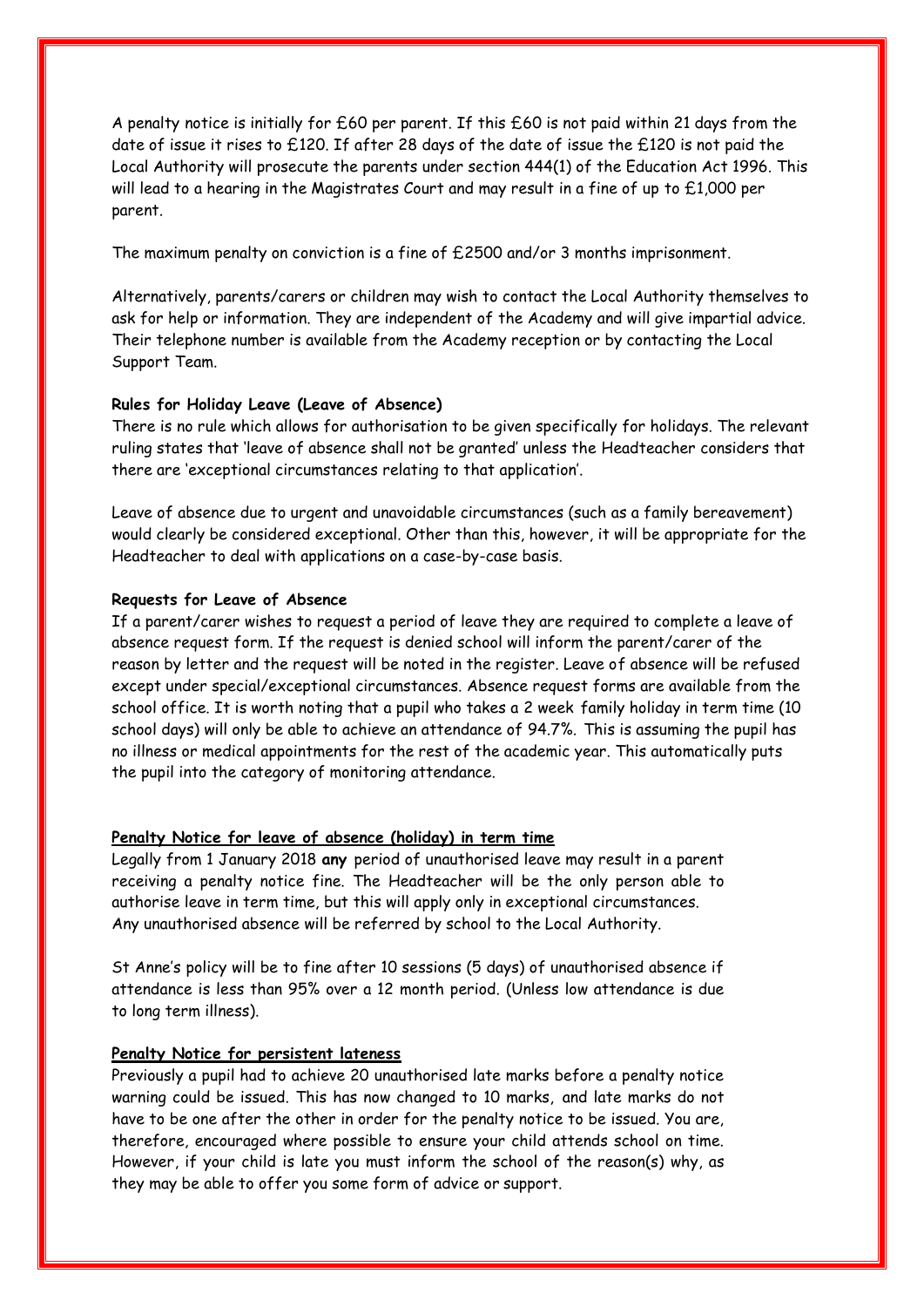## **Period of time used to measure persistent absence and lateness**

If a pupil has had 5 days unauthorised absence or is late 10 times over a twelve week period, parents /carers may receive a penalty warning notice and also potentially a fine.

#### **At St Anne's the following staff are responsible for attendance matters:**

Mr E. Hobson Headteacher Mrs D. Rosson Office Manager

# **New guidance came into force on 1 January 2018 and is detailed below from Staffordshire County Council.**

## **Circumstances where a Penalty Notice may be issued:**

A penalty Notice can only be issued in cases of unauthorised absence.

The presence of an excluded child in a public place at any time during school hours in the first five days of exclusion.

## **Penalty Notices may be considered appropriate of one of the following criteria is met:**

There is unauthorised persistent absence. "Persistent" means at least 20 sessions of unauthorised absence over a period of twelve weeks, excluding holidays. These absences do not need to be consecutive.

There is a period of absence not authorized by the Headteacher or in excess of the period authorised by the Headteacher (e.g. family holiday).

Persistent late arrival at school i.e. after the register has closed. "Persistent" means at least 10 sessions of unauthorised late arrival over a period of 12 school weeks, excluding holidays.

These late episodes do not need to be consecutive.

The presence of an excluded child in a public place at any time during school hours in that child's first five days of exclusion. An "excluded child" is one who has been excluded from school for a given period under the Education and Inspections Act 2006.

A penalty Notice will not be issued in respect of children in the care of the LA with whom interventions will be used.

#### **Other conditions**